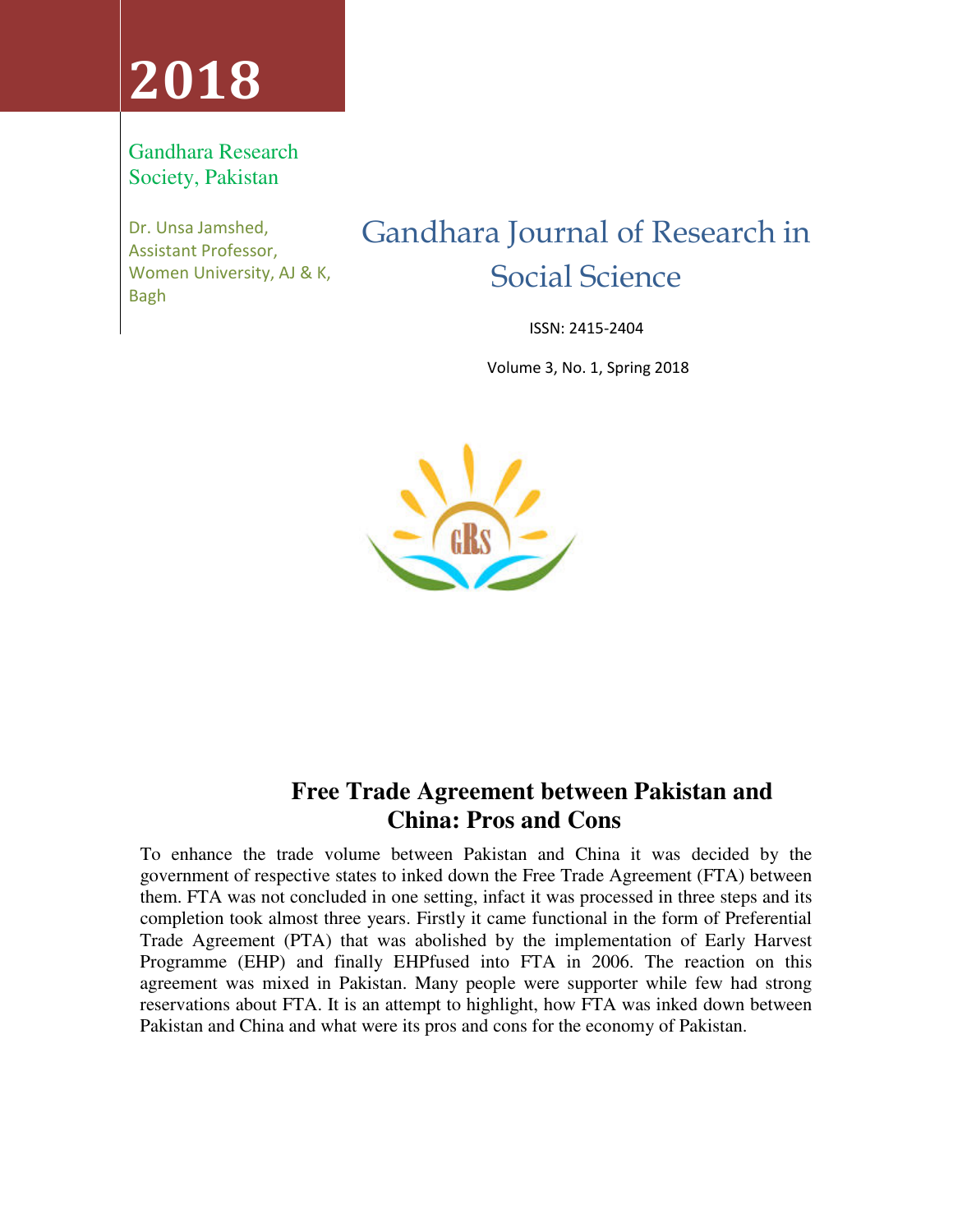

Dr. Unsa Jamshed

#### **Introduction**

During the 21<sup>st</sup>century the economic dimension of Pakistan-China relations got special attention. Gen. Musharraf was keen to develop economic relations with China on high grounds. The concerned authorities of both the states put their efforts to enhance the influx of trade between them that was below the existing potential. One of such efforts was the signing of Free Trade Agreement (FTA) between them. The first step towards the signing of FTA was Preferential Trade Agreement (PTA).

PTA was inked down in November 2003, when President of Pakistan Gen. Musharraf was on an official visit of China.<sup>1</sup> PTA intended to decrease traffic on some specific items to be imported or exported between Pakistan and China.<sup>2</sup> Deputy Director General, Department of International Trade and Economic Affairs, Zhu Hong and Commercial Counsellor in Pakistan Embassy ShahidMahmood inked the formal document of PTA on the behalf of their respective governments.<sup>3</sup> It was believed that the implementation of PTA would discourage the influx of illegal trade as under this agreement maximum concession would be given on custom duty of specific items.<sup>4</sup> Pakistani and Chinese high official showed their satisfaction over the signing of PTA as it was step towards the boosting of trade between the two states. While commenting on PTA the Foreign Minister of Pakistan Shaukat Aziz, who was also a renowned economist, believed that the ratification of PTA was a breakthrough for augmenting trade between the two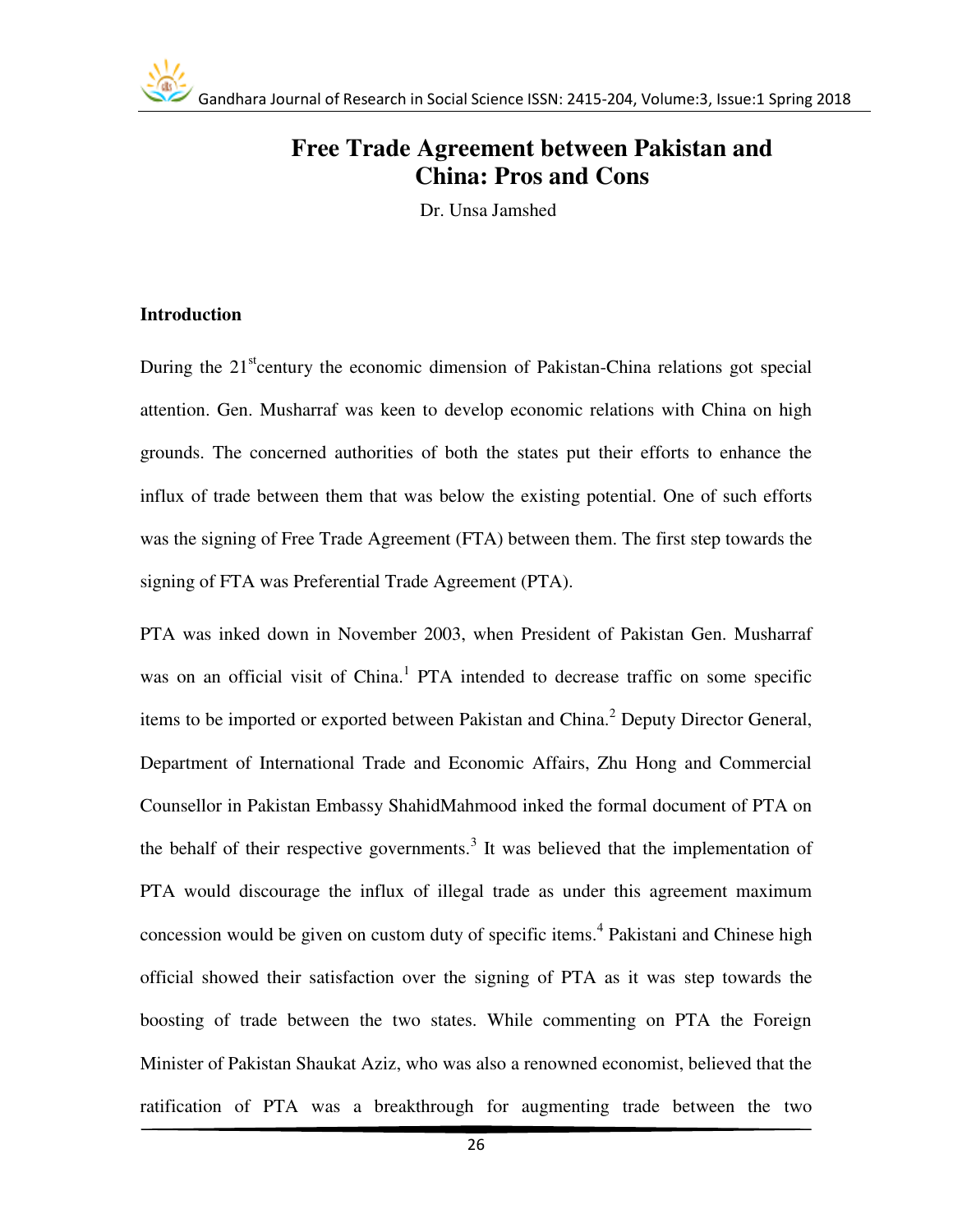

countries.<sup>5</sup>HumayunAkhtar Khan, the Commerce Minister of Pakistan, believed that although Pakistan was not a signatory of Bangkok agreement, China had given it the same traffic concession as it had extended to the member states.<sup>6</sup> He said India too had discussed a PTA with China.<sup>7</sup> According to Kamal Afsan, Secretary Commerce, China had played a bigger role as it had given more concession to Pakistani item then Pakistan had given to Chinese products. China had decided to extend the traffic concession to Pakistan on almost 893 export items while Pakistan reciprocate with traffic concession on only 200 Chinese export items.<sup>8</sup> On the other hand Chinese officials also believed that PTA would enhance the trade between the two states through the land route and would provide an opportunity to Pakistani products to access the Chinese markets.<sup>9</sup>

Although PTA was inked down in November 2003 but implementation on it was commenced from January 1, 2004. The delay in implementation was done just because of the request of Pakistani authorities. Chinese authorities wanted to implement this agreement from December 20, 2003 but Pakistani officials requested for two more weeks to do the requisite homework to carry out the agreement. So officials from both sides mutually decided to implement the agreement from January 1, 2004. According to some economists, "the contract was anticipated to upsurge Pakistan's export to China by 100% while Chinese exports to Pakistan were estimated to increase by  $25\%$ ."<sup>10</sup>

The bilateral trade between Pakistan and China indicated a mounting trend after the inclusion of PTA. In January 2004, "Pakistani exports to China increased by 50.16% and imports were  $48.43\%$  as compared to the quantum of trade in January 2003."<sup>11</sup> A trade delegation under the supervision of TasneemNoorani, Secretary Commerce, visited China in November (2004). During his Official stay at China, Noorani met withYi Xiao Zhun,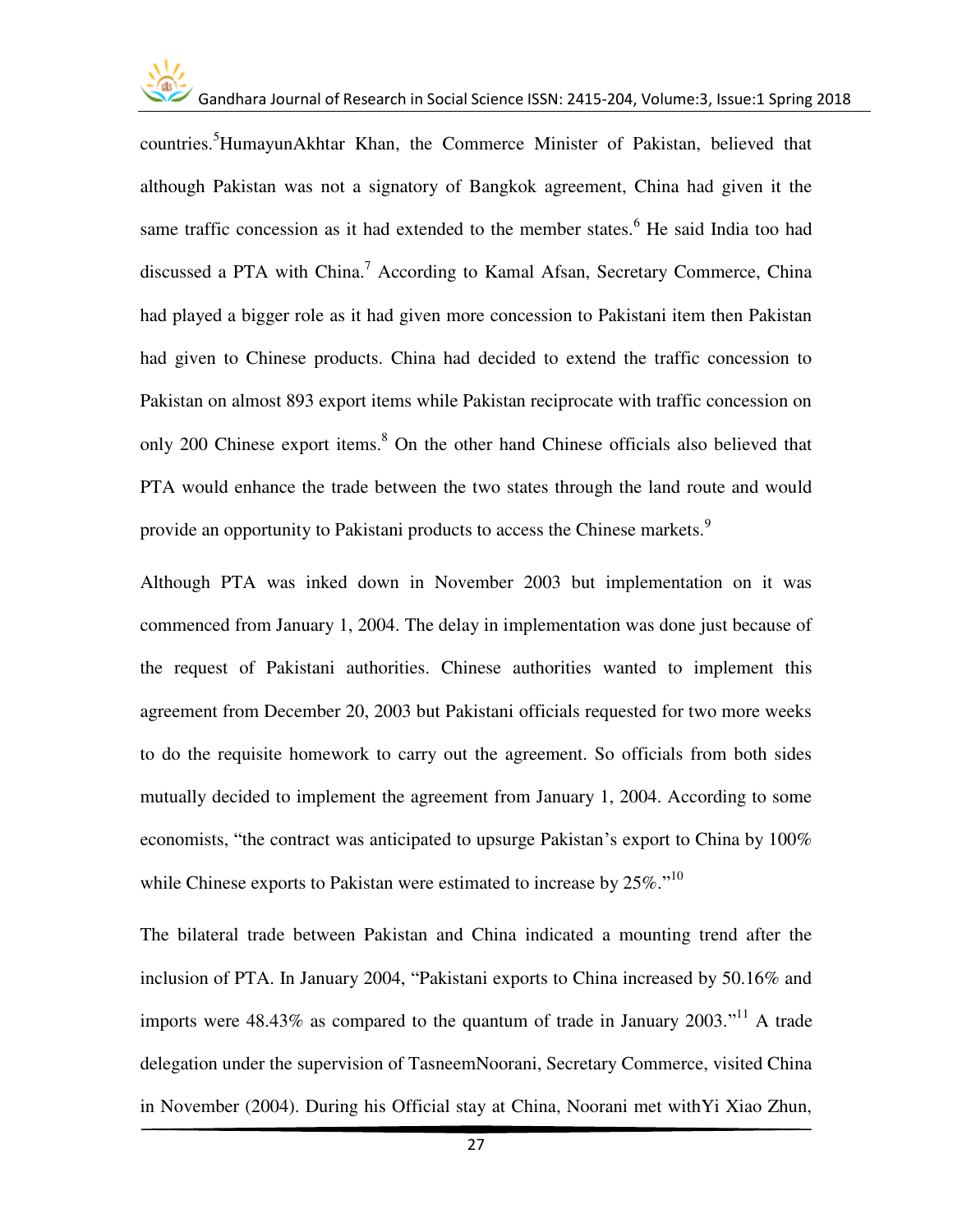

Chinese Assistant Commerce and Trade Minister. During their meeting they discussed the possibilities of expansion of PTA and signing of Free Trade Agreement (FTA) to further boost the economic collaboration between the two states.<sup>12</sup> After his meeting with Zhun, Noorani revealed that it would take some time to finalize the FTA because there were some issues to be fixed first.<sup>13</sup> Prime Minister of Pakistan Shaukat Aziz went on an official visit to China in December for the same purpose as Noorani did. He was successful in his purpose and during his stay at China a protocol was inked down between Pakistan and China to initiate a study on FTA.<sup>14</sup> In this protocol both states had decided to form a Joint Study Group (JSG). The purpose of the formation of JSG was to work out measures in the time frame of six-month's to ratify the  $FTA$ <sup>15</sup>.

To discuss the draft of FTA,Zhun, visited Pakistan in February 2005. During his stay at Pakistan he met with the Acting President of FPCCI, Akber Abdullah. According to Abdullah the draft of FTA that was discussed between China and Pakistan did not bring desired results of enhancing bilateral trade.<sup>16</sup> For the implementation on FTA, a draft on Early Harvest Programme (EHP) was approved by Prime Minister of Pakistan. This draft of EHP was modified from previous one. The intention behind the approval of this modified draft was that instead of implementation of FTA at once, it would be enforced in different phases. It was recommended that the first phase would include 30-40 articles and then EHP would be merged into FTA.<sup>17</sup> When in April Chinese Premier Wen Jiabao came to Pakistan the issue of implementation of FTA was again discussed with him by Aziz.<sup>18</sup> Along with Aziz, Muhammad Saeed, Chief FPCCI also discussed the trade deficit with Wen. The discussion of wen and Aziz brought fruitful results and EHP was inked down on April  $5<sup>th</sup>$  in Islamabad.<sup>19</sup> During a press briefing, Commerce Minister Humayun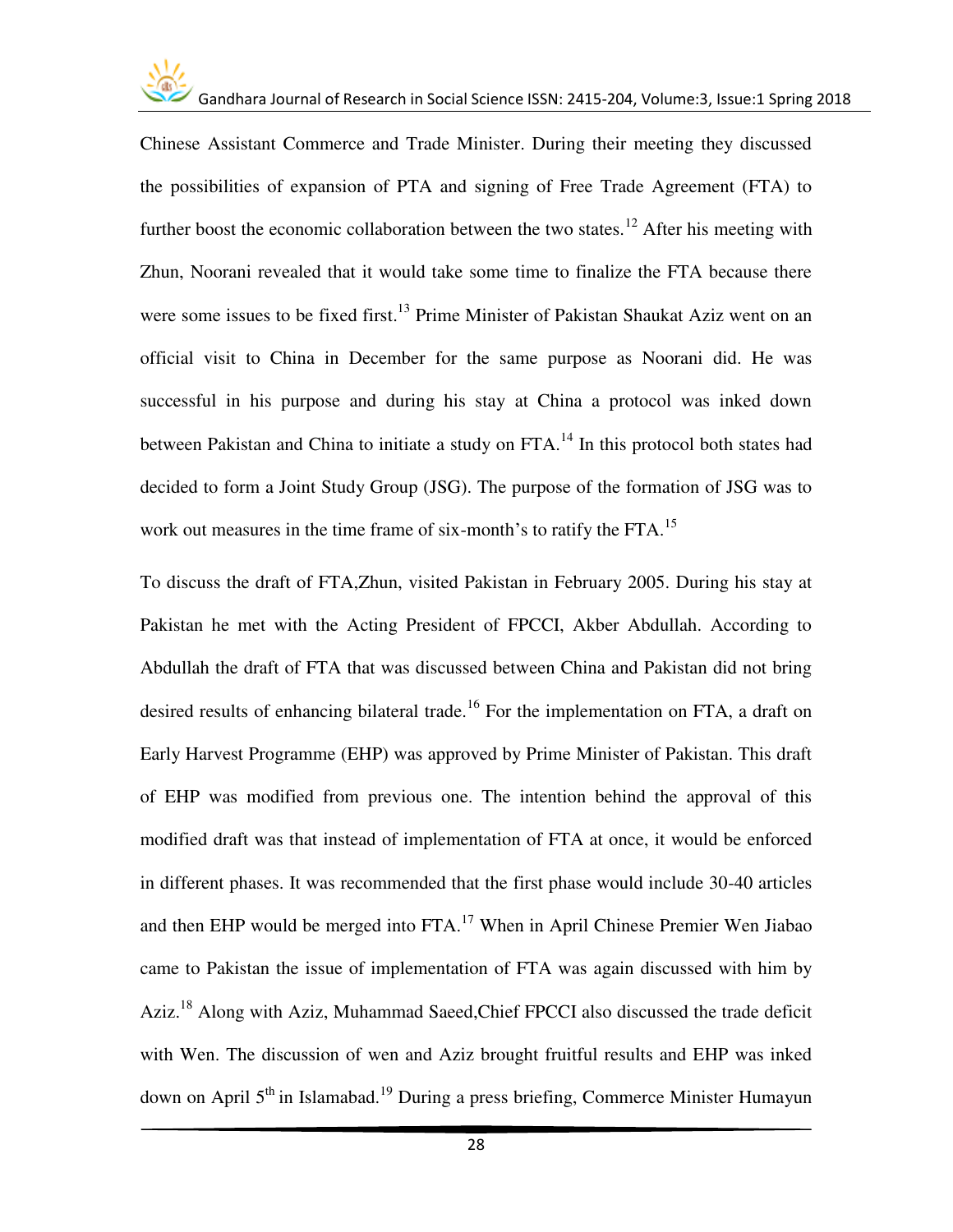

disclosed that the EHP had been signed between Pakistan and China but would be effective from January 1, 2006.<sup>20</sup> After the implementation of EHP, PTA would be abolished.<sup>21</sup> Customs duties on bilaterally agreed articles were brought to zero under  $EHP<sup>22</sup>$  It was mutually decided by the officials of two states that first reduction in custom duty would be effective from January 1, 2006, and till the January 1, 2008, tariff on all articles would be reduced to zero.<sup>23</sup> The Chinese officials believed that the trade volume would be enhanced between the two states when Pakistan would export quality rice to China under  $EHP<sup>24</sup>$  The Export Promotion Bureau of Pakistan and the Chinese Commerce Ministry signed an agreement during the visit of wen.<sup>25</sup> Under this agreement, fifty-two articles were mutually enlisted by Chinese and Pakistani officials on whom the custom duty would be brought to zero rates by January 1, 2006.<sup>26</sup> The fifty-two articles that Pakistan would export to China include "bed linen, table linen and other house textiles, terry towels, blended fabrics, synthetic yarn, synthetic fabrics, mangoes, oranges, dates, terrapin, marble articles like tiles etc, surgical goods, sports goods, cutlery, certain dyes, guar gum and medicine." The articles Pakistan would import from China include "industrial machinery and chemical raw materials."<sup>27</sup>

After the signing of EHP, it was decided to hold rounds of talks between the concerned officials of two states to look after the possibilities for the enactment of the FTA. For this purpose the first round of talks was held on August 15-16, 2005 in China (Urumqi). To participate in first round of talks a seven-member delegation under the supervision of Shahid Bashir, the Joint Secretary Ministry of Commerce visited Urumqi.<sup>28</sup> Bashir presented Pakistani stance while Chinese views were portrayed by Zhun during the negotiations. The out-come of first round of negotiation was that official from both sides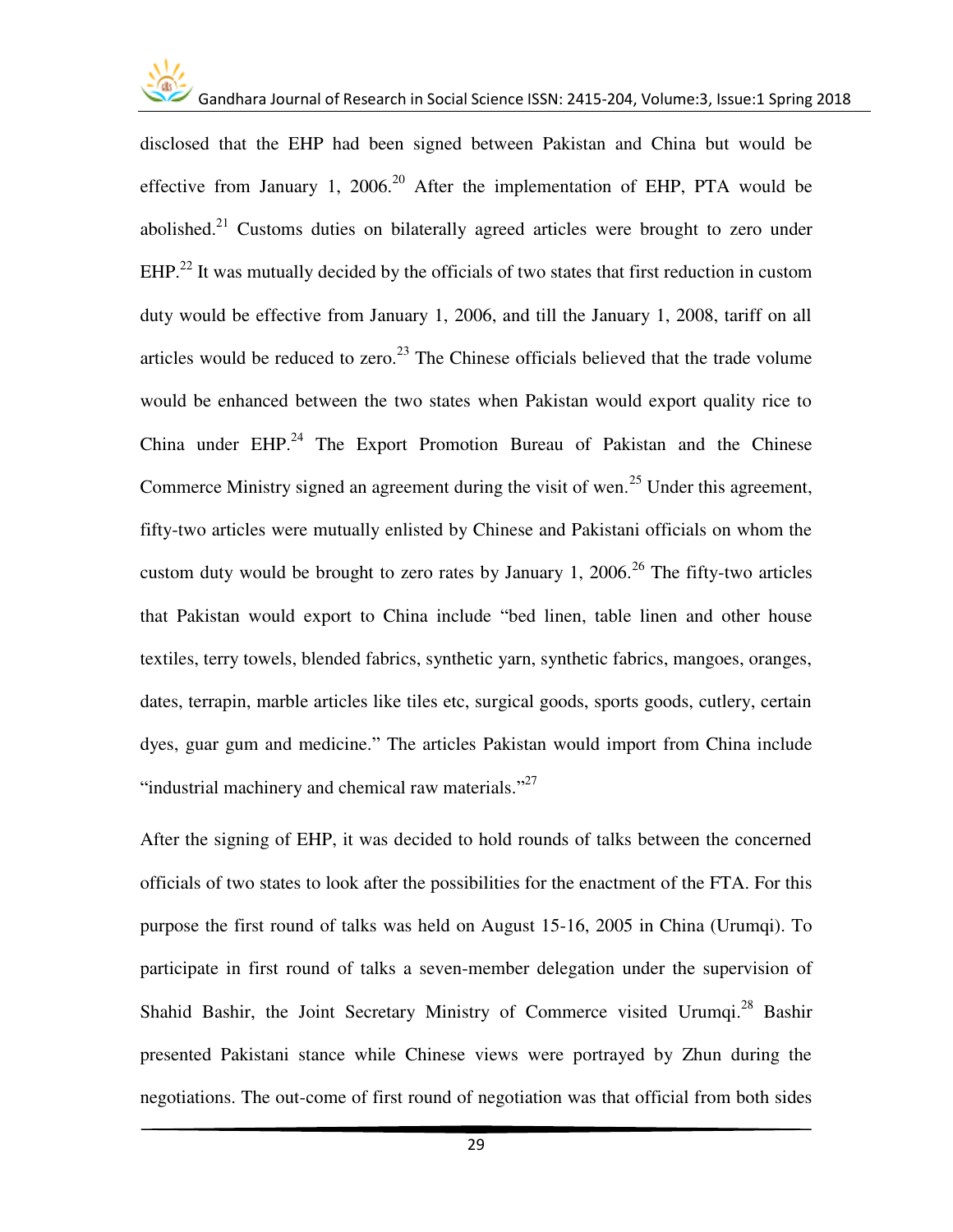

would try their best to figure out the material that would be helpful to enhance the trade volume between the two states while protecting their respective business interests.<sup>29</sup> After the first talks the second round of talks were held in December 2005. Again this round of negotiation was held in China. At this time a six-member delegation visited China. This delegation was again headed by Bashir.<sup>30</sup> As an outcome of this round of talks Commerce Minister of Pakistan signed an agreement with his counterpart Bo Xilai on December 10, 2005. According to this agreement EHP would be enforced from January 1,  $2006.<sup>31</sup>$ Humayun acknowledged due to the efforts of officials of both states EHP would be finalized in a short span of time and had made substantial progress towards  $FTA$ <sup>32</sup> He also revealed that the two states would reduce tariff on almost '3,000 items', in three steps till January,  $2008<sup>33</sup>$  It was mutually decided during the negotiation that China would reduce the custom duty to zero on '769 items' during the first phase,  $34$  while Pakistan would reduce custom duty to zero on '486 items'.<sup>35</sup> The President of Pakistan Gen. Musharraf acknowledged that both sides had put their maximum efforts to enforce the EHP and try their best to facilitate the talks on FTA.<sup>36</sup> He said that Pakistan was the first state with which China will establish FTA in the region.<sup>37</sup>

The series of negotiations continued on FTA in 2006. The third round was held on May 16<sup>th</sup> 2006. This round lasted for two days. The first two series of negotiations were held in China while this one was organized in Islamabad. To participate in third round a fifteen-member Chinese delegation visited Pakistan, the members of delegation were almost doubled from the previous delegations that had visited China from Pakistan. This delegation was comprised of high officials of Chinese Commerce Ministry.<sup>38</sup> This series of talks brought more fruits as first time chapters of FTA were came under discussion.<sup>39</sup>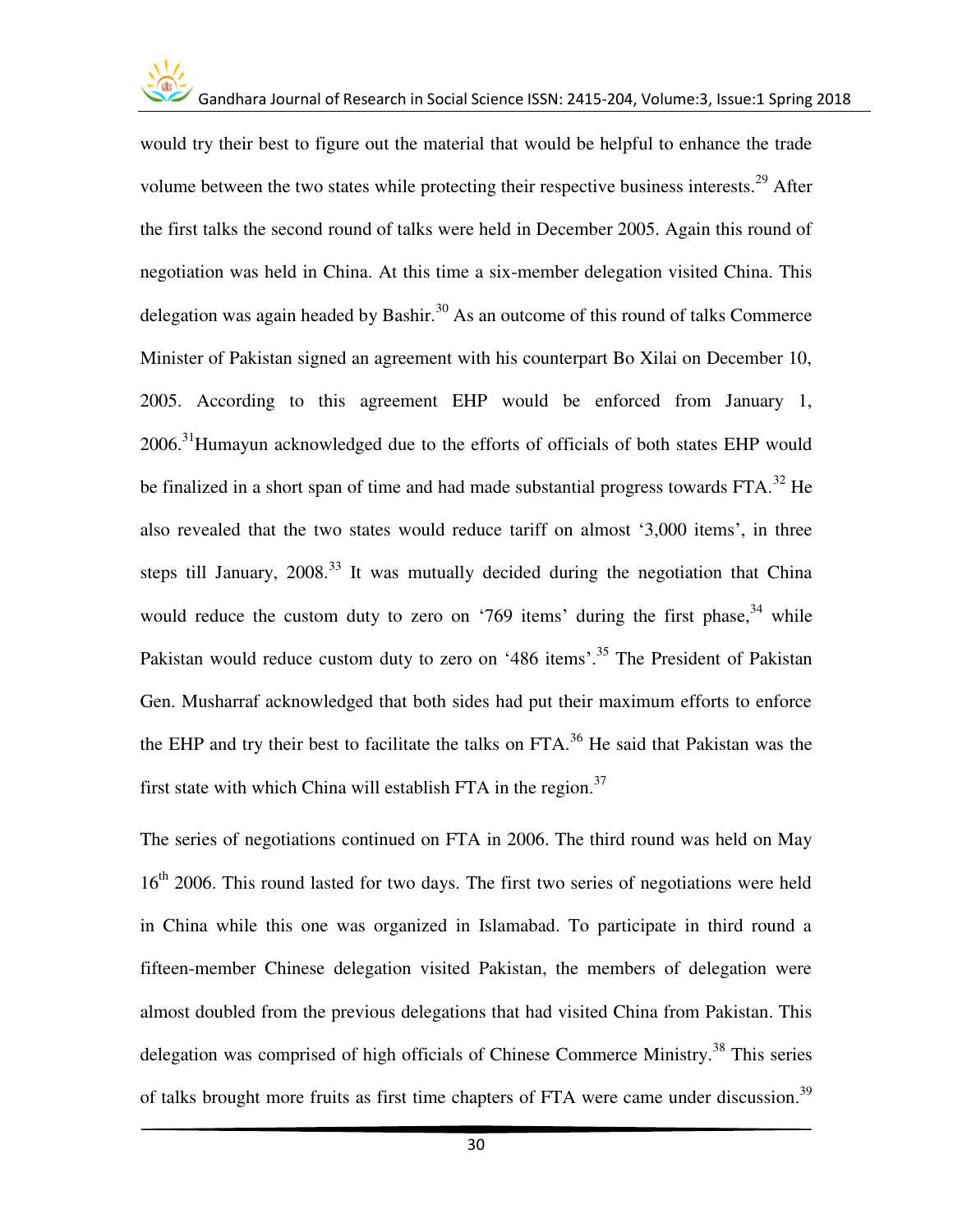The draft of FTA was decided between the two states in very pleasant and constructive atmosphere.<sup>40</sup> On the conclusion of this round of talks the officials from both sides expressed their satisfaction.<sup>41</sup> An official of International Trade Department of China's Ministry of Commerce, Chen Chao, revealed that the Pakistan-China friendship was the dynamic or vibrant factor for constructive talks on FTA.<sup>42</sup>

To further proceed on FTA in August (2006), the fourth round of talks were held. The motive behind these talks was to figure out some basic and essential matters like reducing maximum custom duties on trade articles.<sup> $43$ </sup> The fifth round of talks, proved to be final round of negotiation on FTA. The officials from both states concluded the final draft on  $FTA<sup>44</sup>$  After the fifth round of talks, FTA was inked down on November 24<sup>th</sup>, by Humayun and his counterpart Bo. The ceremony of signing of FTA was also attended by President Musharraf and Chinese President Hu. This ceremony was held in Islamabad.<sup>45</sup> This FTA was Pakistan's second FTA as it had first one with Sri Lanka. But this one was with the second largest economy of the world that was also its neghbour.<sup>46</sup> This could be analyzed, it was expected in Pakistan that this FTA would bring more favourable results than the first one. China also inked down its first FTA with Chile and it was its second with Pakistan. The draft of FTA addressed that the agreement would become functional from July 1, 2007 and after its effectiveness the EHP would automatically merge into it that was functional from January 1, 2006.<sup>47</sup> The FTA would scale down the export tariff on "5,104 Pakistani items to zero per cent tax and 3,942 items were to be charged zero to 5% tax within five years after the implementation of the agreement."<sup>48</sup>

The signing of FTA got mix response in Pakistan. Many people received it positively. According to them this agreement had enhanced the trade volume between Pakistan and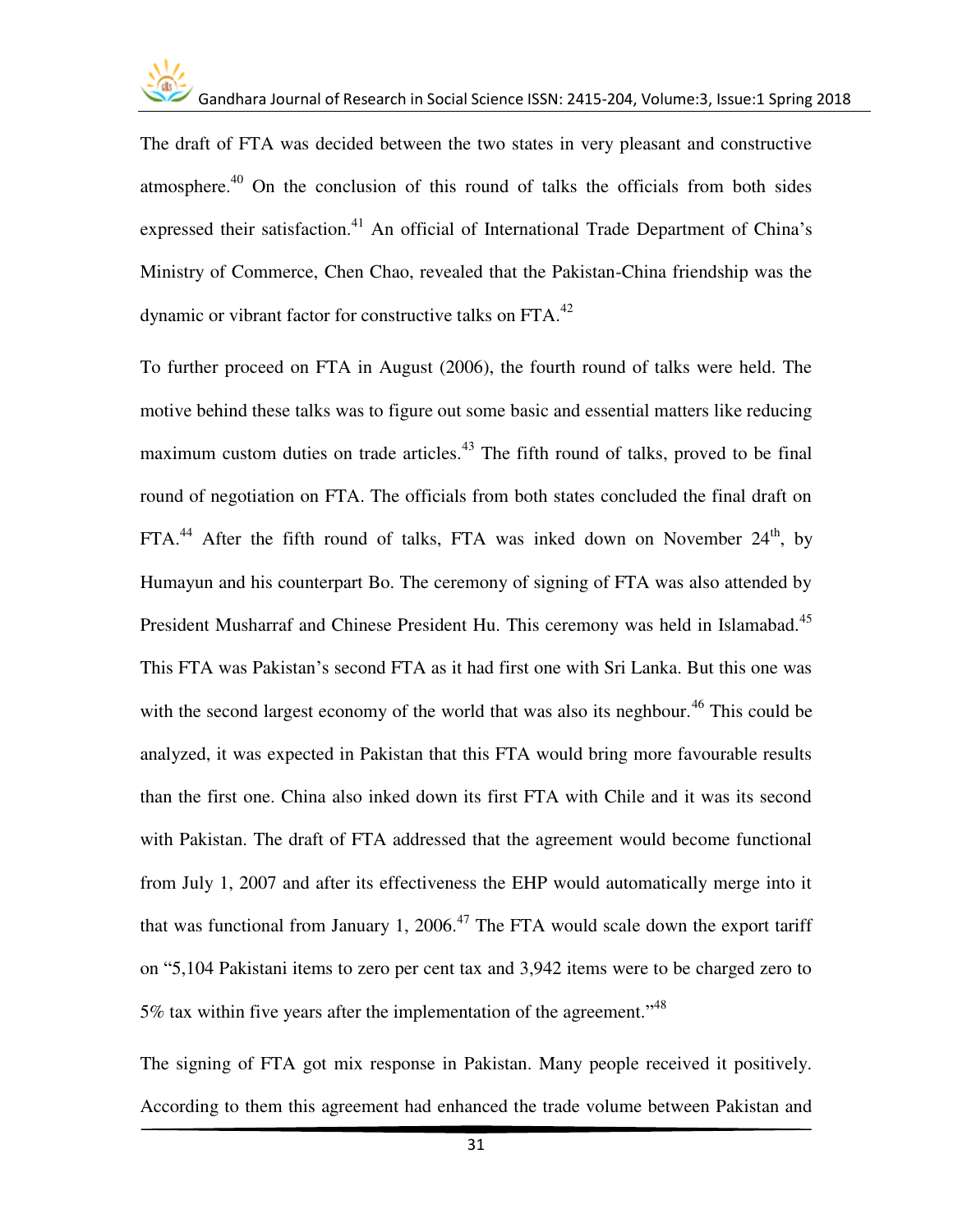

China. Few people had showed their reservations about this agreement. The group of people that supported this agreement claimed that due to reduction in custom duties, Chinese imports would become inexpensive and reachable to common men and eventually elevate the living standard of them.<sup>49</sup> The agreement was highly recommended by the business sector of Karachi. Karachi Chamber of Commerce and Industry (KCCI) highly appreciated this advancement and regarded it as a good signal to boost the two-way trade that would be helpful in the balance of trade of two states.<sup>50</sup> On the other hand the group of people that criticized the signing of FTA with China was of the opinion that China had granted concessions to Pakistan on those items on which it had granted concessions to India under Bangkok Trade Agreement (BTA). The concession on same products to India and Pakistan had created a great competition for the Pakistani items to gain the attention of Chinese markets.<sup>51</sup> A renowned Economist, Prof. Qaiser Bengali, at the ShaheedZulfiqar Ali Bhutto Institute of Science and Technology, had not taken signing of FTA in positive sense. He expressed his views by saying, it was an international custom that prevail all over the World, when two states signed a FTA between them the weaker state was offered more profits but the FTA signed between Pakistan and China, later was more beneficiary than earlier one. He also identified that through this agreement more Chinese products would penetrate in the markets of Pakistan. The main cause of penetration of Chinese products in Pakistani market was their cheap price that would provide purchasing accessibility to common men.<sup>52</sup> Another critic on this agreement was that some important products like "cotton yarn, leather, raw hide skin, petroleum oil obtained from bituminous minerals," were not enlisted in FTA. Chinese markets were the major importer of these products while Pakistan was the main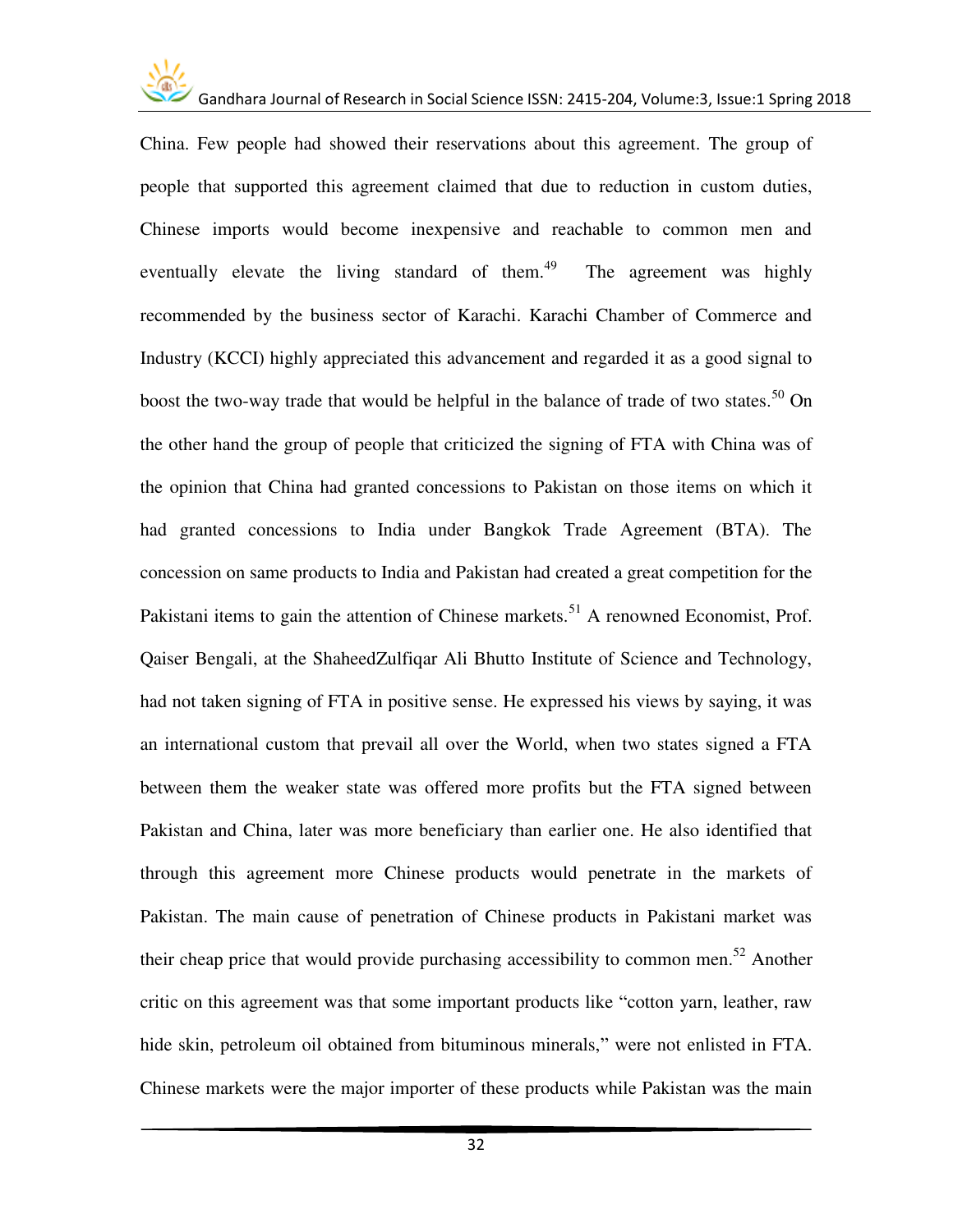

source of exports of these items. They believed that China deliberately did not include these products in the list of FTA. The main factor behind this Chinese act was to protect its trade with Hong Kong. In mainland China almost '95%' leather and related products came from Hong Kong.<sup>53</sup>China did it to keep its national interest above all other things. Pakistani officials should have to follow the same path and they would have to highlight this issue with Chinese authorities while signing the FTA but unfortunately this was not seen in any round of talks.

#### **Conclusion**

The trade volume between Pakistan and China was lower than the current potential of two states. The balance of trade was in favor of China. An effort in the form of Free Trade Agreement was done to enhance the trade relations between Pakistan and China but unluckily it could not bring fruitful results. Again the recipientof this agreement was China and Pakistan was loser in it.Retaining to FTA, the flood of Chinese items increased in Pakistan and became the cause of closure of many industries. Rather than enhancing the economy of the state it became a foundation of deterioration of economic condition of Pakistan. Current government was revisiting the foundations of FTA. Engineer Khurram Khan, Commerce Minister was also anopponent of this agreement and was making plans to revise this agreement.

The government and concerned officials should shun such agreements, Memorandum of Understanding (MoU), and contracts that were not in imposition to boost the economy of Pakistan. Before signing an agreement or contract with any other state of the world including China the responsible authorities should do appropriate home-work. So, before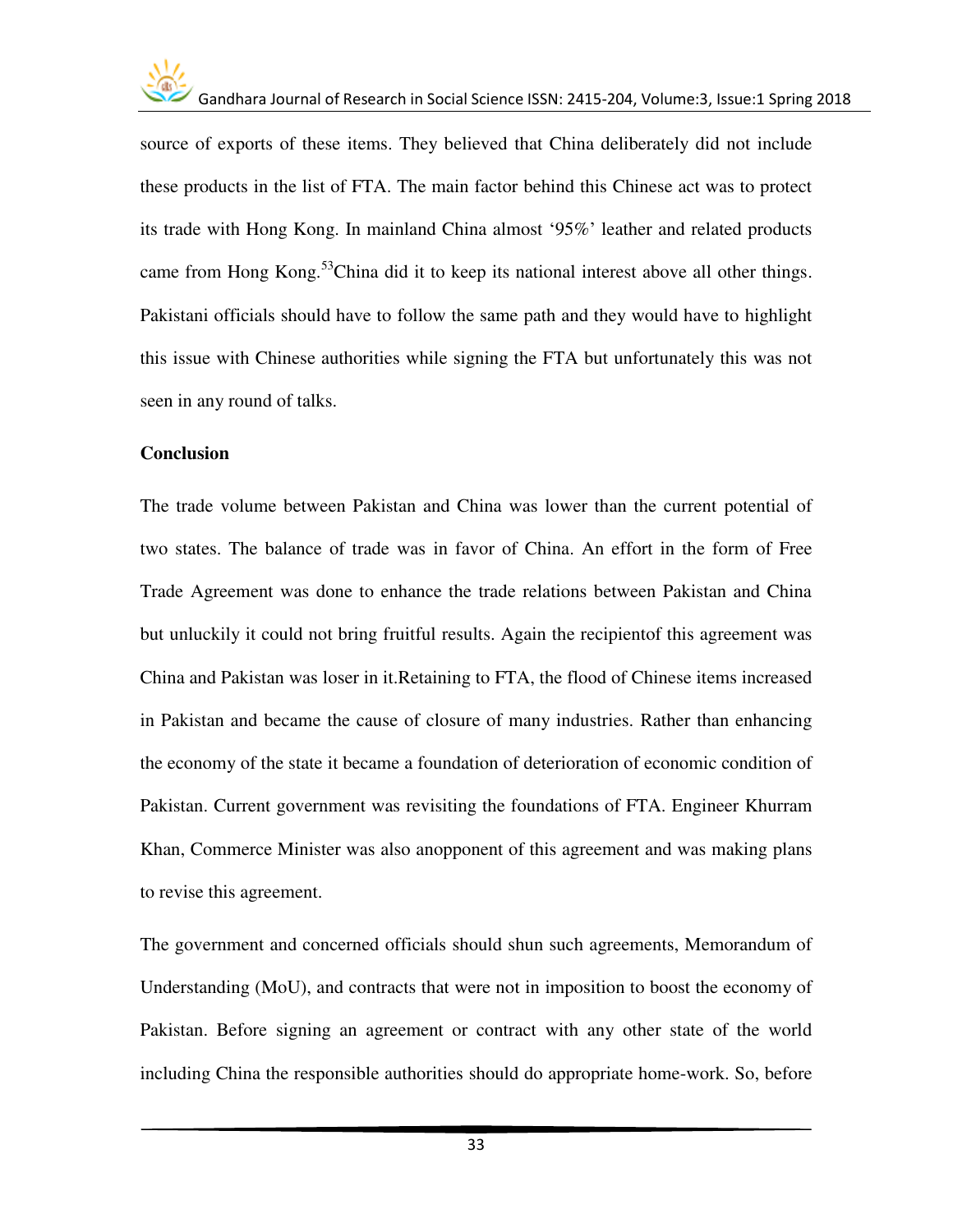

concluding the contract, they should have the knowledge of outcomes or they should know the pros and cons of the contract on the economy of the state. National interests should be kept as holy before concluding the contracts or agreements with other states while personal interests should be avoided. Local items should be fortified and such items that were manufactured locally should not be imported to protect local industries.

### **End Notes:**

l

*The Nation,* November 7, 2003

<sup>7</sup>MehtabHaider, "Preferential Tariff Pact Likely with China during Musharraf Visit," *The Nation,* October 25, 2003

<sup>14</sup>SalimBokhari, "Beijing Promises Extensive Investment," *The News,* December 16, 2004

<sup>15</sup>*Dawn,Lahore,* December 19, 2004

RanaQaiser, "Relations with India not at Pakistan's Expanse: China," *Daily Times,*

December 16, 2004

<sup>16</sup>*The Nation,* February 25, 2005

<sup>18</sup>*The Nation,* December 9, 2005

<sup>19</sup> Agreement on the Early Harvest Programme for the Free Trade Agreement between the Government of the People's Republic of China and the Government of the Islamic Republic of Pakistan: Islamabad; (5 April 2005)

<sup>1</sup> Khalid Mustafa, "Trade to go under PTA from Jan 1," *Daily Times,* December 14, 2003

<sup>2</sup>*Dawn,* November 4, 2003

<sup>3</sup>*Dawn,* December 30, 2003

<sup>4</sup>*Daily Times,* March 24, 2004

<sup>5</sup> *The News,* November 4, 2003

<sup>&</sup>lt;sup>6</sup> In July 1975, among seven nations, Bagladesh, India, Lao PDR, Republic of Korea, Srilanka, Pilippines and Thailand signed an agreement known as Bangkok Agreement. The purpose of this agreement was expansion of trade through traffic concession. In 2000, China also joined this agreement.

<sup>8</sup> *The News,* November 4, 2003

<sup>9</sup>*Daily Times,* May 1, 2004

<sup>10</sup> Mustafa, *Op.cit.*

<sup>11</sup>*Daily Times,* March 24, 2004

<sup>12</sup>*The Nation,* November 13, 2004

<sup>13</sup>*Dawn,* November 13, 2004

<sup>17</sup>KhaleeqKiani, "China to Sign 10 Accords," *Dawn,* April 2, 2005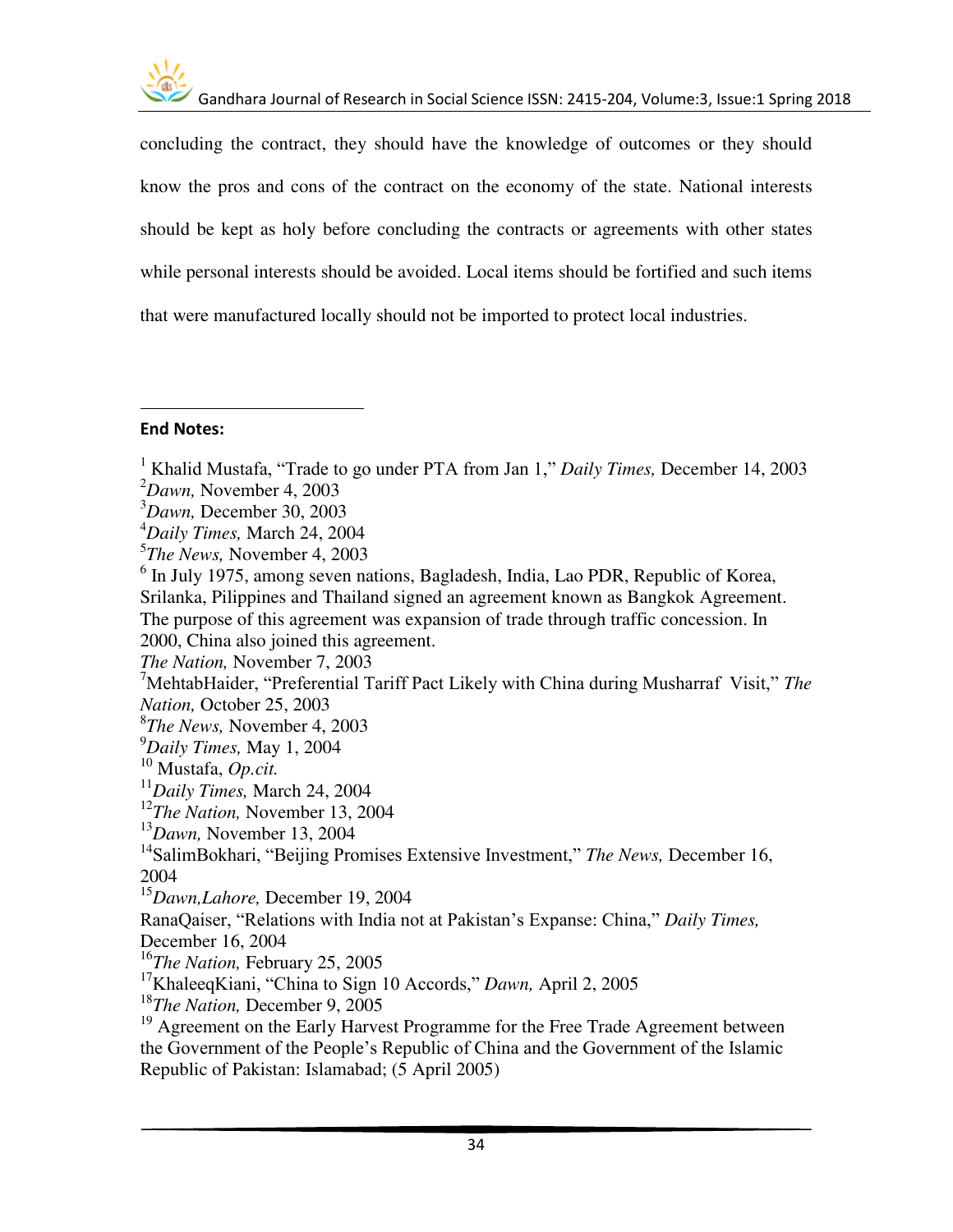

 $\overline{a}$ Pakistan Treaty Series 2004-2005, XI, Ministry of Foreign Affairs, Government of Pakistan *Dawn,* April 7, 2005 Mubarak Zeb Khan, "FTA Talks with China Begin Tomorrow," *Dawn,* August 6, 2005 SajidChaudhry, "Pakista, China Develop Consensus on EHP," *Daily Times,* March 31, SajidChaudhry, "Pakistan, China to Begin Trade Under EHP," *Daily Times,* April 7, AfzalBajwa, "Sino-Pak Ties Enter New Stage," *The Nation*, April 7, 2005 *The Nation,* August 6, 2005 *Daily Times,* August 6, 2005 *The Nation,* August 6, 2005 Zeb Khan, *Op.cit. The Nation,* August 17, 2005 *The Nation,* December 8, 2005 *Nawa-i-Waqt,* December 10, 2005 *Business Recorder,* December 10, 2005 *The News,* December 11, 2005 *Dawn,* December 10, 2005 *The News,* December 10, 2005 *The Post,* December 17, 2005 *The Nation,* February 21, 2006 <sup>37</sup> Visit of President General Pervez Musharraf to China From 19-23 February 2006,Foreign Affairs Pakistan, XXXIII, II, (Feb : 2006) *The Nation,* May 14, 2006 Imran Ayub, "FTA Talks with China to Conclude this Month," *The News,* September 7, 2006 *The Nation,* May 19, 2006 Nawaz, *Op.cit. The Nation,* May 14, 2006 *The Post,* October 3, 2006 Haq Nawaz, "Pak-China Free Trade Agreement Likely on 24th," *The Nation,* November 22, 2006 *Daily Jang,* November 25, 2006 Khalid, *Op.cit.* Nawaz, *Op.cit.* <sup>47</sup>State Visit of the President of China to Pakistan from 23-26 November 2006, Foreign Affairs Pakistan, XXXIII, II, (Feb : 2006) *"Expanding Trade with China"* A Write-up by Sultan Ahmed, As Appeared in Daily*'Dawn'* on 12 July 2007, Foreign Affairs Pakistan, XXXIV, VII, (July : 2007) Sultan Ahmed, *Op.cit.* Noor-ul-Huda, "The Door to China," *The News,* April 9, 2006 ErumZaidi, "Business Community Endorse Sino-Pakistan Bilateral FTA," *The Nation,* November 26, 2006 *Dawn,* February 18, 2006